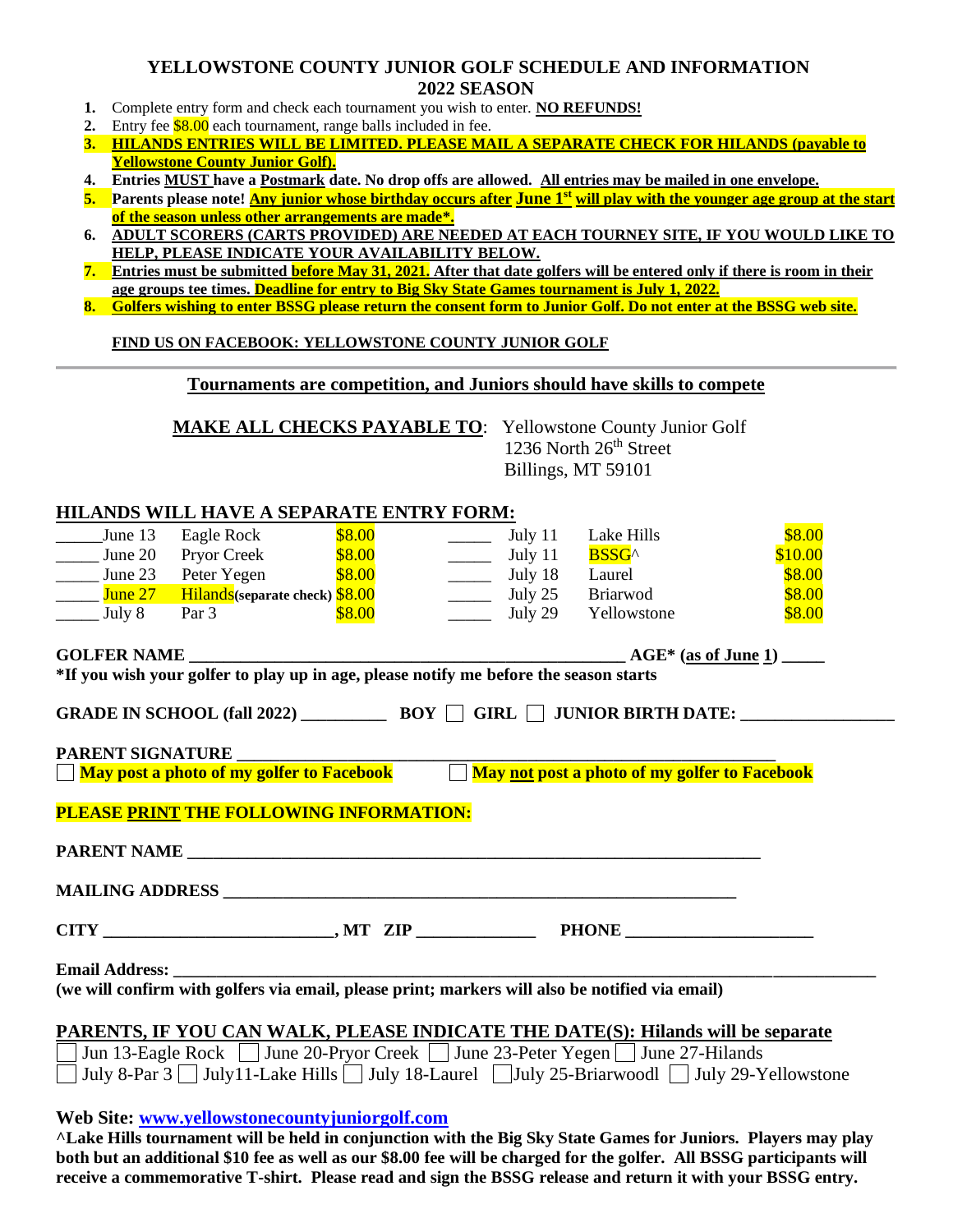In consideration of being allowed to participate in any way in the BIG SKY STATE GAMES athletic/sports program, related events and activities, the undersigned acknowledges, appreciates, and agrees that:

1. The risk of injury from the activities involved in this program is significant, including the potential for permanent paralysis and death, and while particular rules, equipment, and personal discipline may reduce this risk, the risk of serious injury does exist; and,

2. I KNOWINGLY AND FREELY ASSUME ALL SUCH RISKS, both known and unknown, EVEN IF ARISING FROM THE NEGLIGENCE OF THE RELEASEES or others, and assume full responsibility for my participation; and,

3. I willingly agree to comply with the stated and customary terms and conditions for participation. IF, however, I observe any unusual significant hazard during my presence or participation, I will remove myself from participation and bring such to the attention of the nearest official immediately; and,

4. I, for myself and on behalf of my heirs, assigns, personal representative and next of kin, HEREBY RELEASE AND HOLD HARMLESS THE BIG SKY STATE GAMES, their officers, officials, agents and/or employees, other participants, sponsoring agencies, sponsors, advertisers, USATF Association & MT USATF Association, and, if applicable, owners and lessors of premises used to conduct the event ("Releasees"), WITH RESPECT TO ANY AND ALL INJURY, DISABILITY, DEATH, or loss or damage to person or property, WHETHER ARISING FROM THE NEGLIGENCE OF THE RELEASEES OR OTHERWISE.

5. I grant permission to all of the foregoing to use my photographs which I may share online as part of the event, personal data provided during registration and post-event reporting, video or audio recordings, or any other record of this event for any legitimate purpose.

6. I acknowledge that I am aware that there are risks to me of exposure to directly or indirectly arising out of, contributed to, by, or resulting from:

An outbreak of any and all communicable disease, including but not limited to, the virus "severe acute respiratory syndrome coronavirus 2 (SARS-CoV-2)", which is responsible for Coronavirus Disease (COVID-19) and/or any mutation or variation thereof;

7. Organizers reserve the right to bar the participant from the event if it is reported to and confirmed by organizers that the participant is a registered sex offender.

I HAVE READ THIS RELEASE OF LIABILITY AND ASSUMPTION OF RISK AGREEMENT, FULLY UNDERSTAND ITS TERMS, UNDERSTAND THAT I HAVE GIVEN UP SUBSTANTIAL RIGHTS BY SIGNING IT, AND SIGN IT FREELY AND VOLUNTARILY WITHOUT ANY INDUCEMENT.

# **I also agree to follow the rules, policies and code of conduct of the Big Sky State Games.**

Participant Signature **Participant Printed Name** Date Date